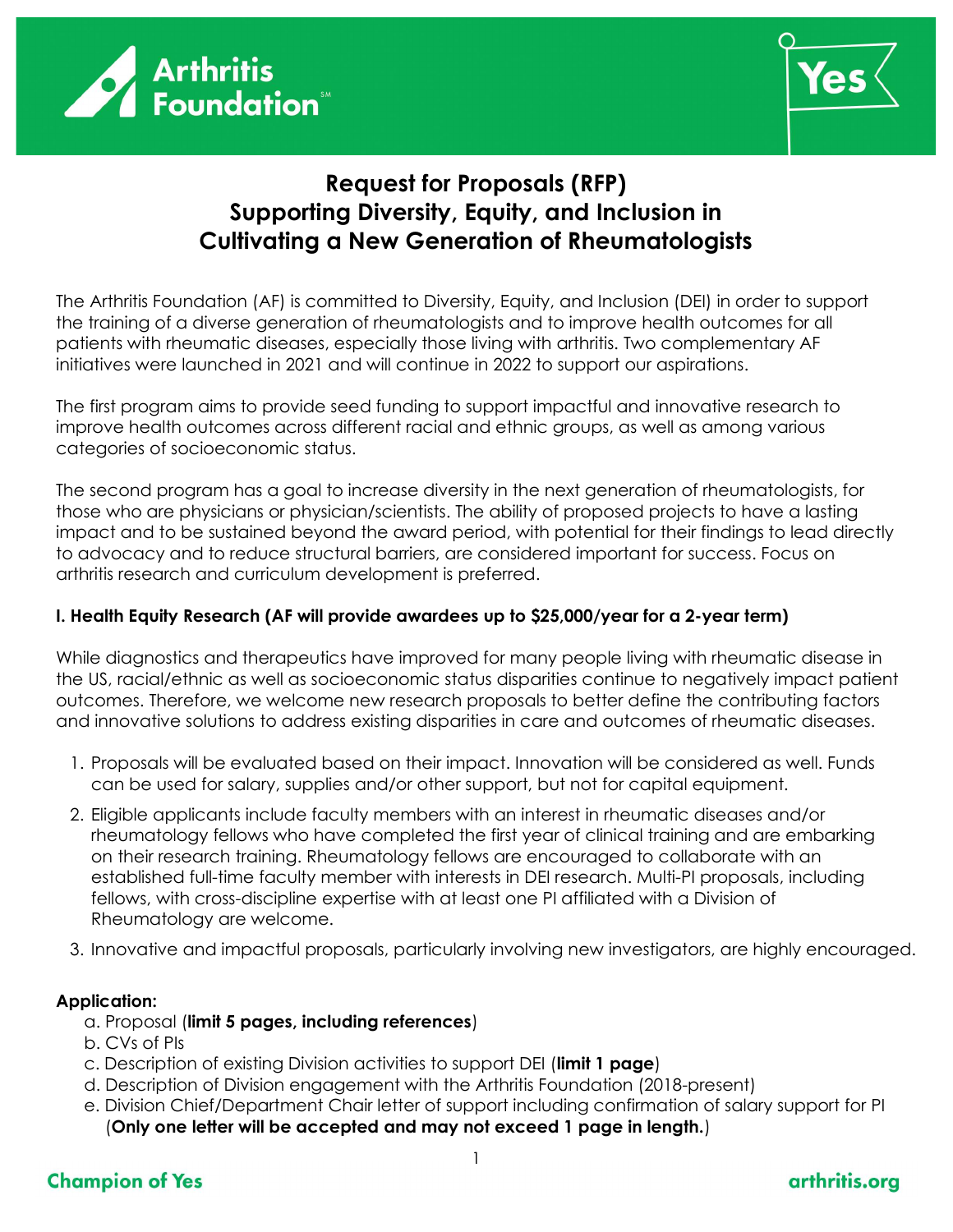



### II. Curriculum Development Solutions to Growing the Diversity in the Rheumatology Workforce (AF will provide awardees up to a maximum of \$34,000 over the course of one year).

To cultivate the next generation of rheumatologists that reflect the diversity of our patients, the AF is seeking innovative programs to attract underrepresented (URM)\* medical students and residents to Rheumatology. There are two required components for the 1-year proposal.

- 1. As exposure to Rheumatology has recently diminished in the curriculum of many medical schools, up to \$10,000 will be provided to develop and support innovative curriculum to address racial and/or ethnic issues in rheumatology, including health care disparities, and help to attract URM to Rheumatology. These funds can be used for salary, supplies or other support to develop innovative and/or effective ways of teaching trainees.
- 2. Each institution can recruit a combination of the following:
	- URM medical students for clinical Rheumatology rotations (1 month)
	- URM medical students for Rheumatology-related research rotations (3 months)
	- URM residents for clinical Rheumatology rotations (1 month)

Stipends of \$4,000 will be provided for each 1-month rotation to offset any travel/housing costs or attendance to a Rheumatology meeting. A stipend of up to \$12,000 will be provided for a 3-month Rheumatology-related research rotation to offset supply costs, travel/housing costs or attendance at a Rheumatology/scientific meeting.

Proposals involving more than one institution or training program to maximize recruitment of participants are welcome. The principal institution must have an ACGME-accredited adult or pediatric Rheumatology fellowship program. Programs with active fellowship programs and a high level of participation with local or national AF activities are highly desired.

#### Application:

- a. Description of curriculum development (limit 1 page)
- b. Clinical track: Description of medical student or resident curriculum (limit 1 page)
- c. Research track: Description of research opportunities and curriculum (limit 1 page)
- d. CV of PI and key mentors
- e. Budget with documentation of PI salary support
- f. Description of existing Division activities to support DEI (limit 1 page)
- g. Description of Division engagement with the Arthritis Foundation (2018-present)
- h. Division Chief/Department Chair letter of support (Only one letter will be accepted and may not exceed 1 page in length.)

\*URM groups (as defined by the NIH) include Blacks or African Americans, Hispanics or Latinos, American Indians or Alaska Natives, Native Hawaiians, and other Pacific Islanders.